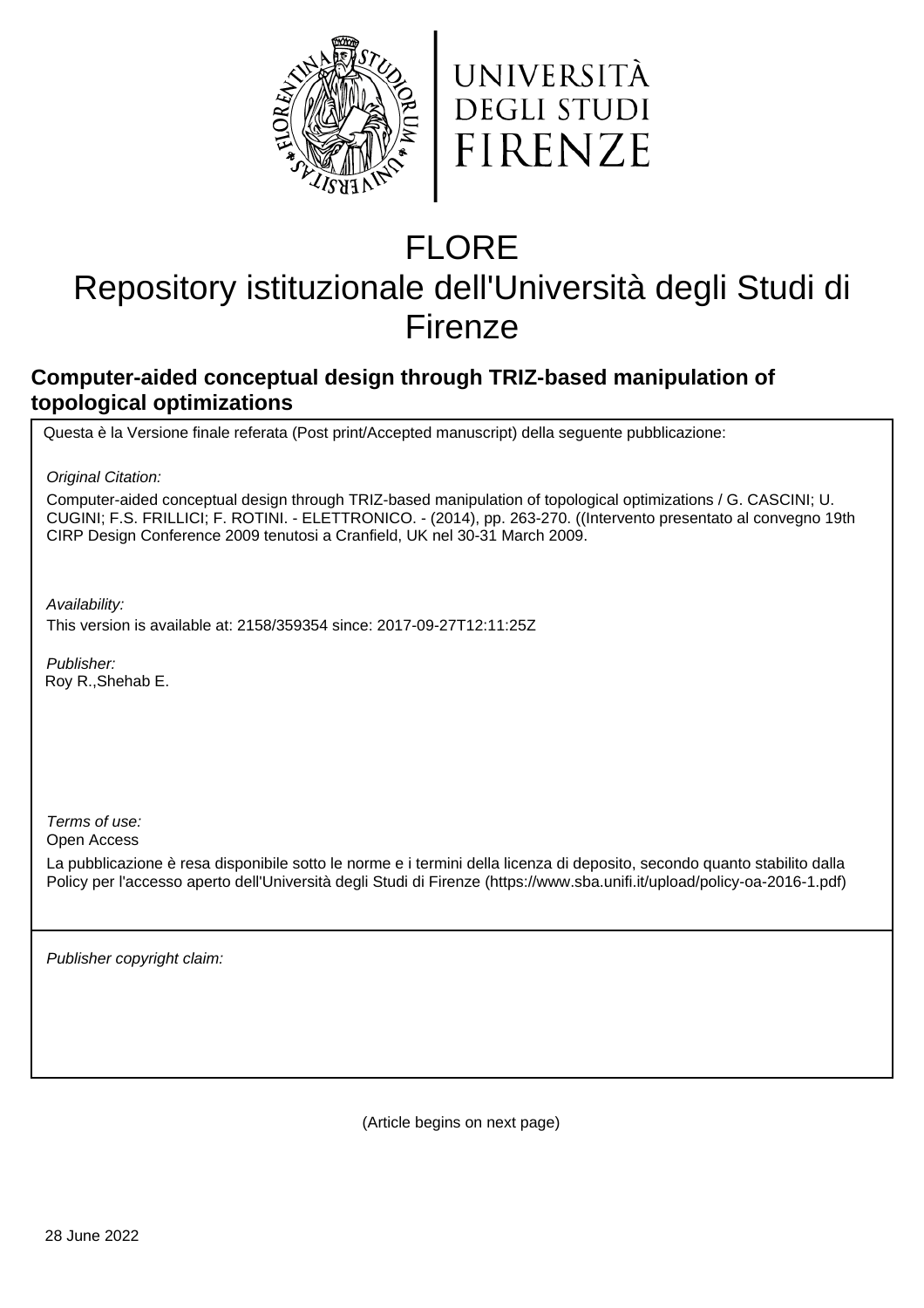## **Computer-Aided Conceptual Design through TRIZ-based manipulation of topological optimizations**

G. Cascini<sup>1,2</sup>, U. Cugini<sup>2</sup>, F. S. Frillici<sup>1</sup>, F. Rotini<sup>1</sup> <sup>1</sup>Dip. di Meccanica e Tecnologie Ind.li, Università di Firenze, Italy {name.surname}@unifi.it <sup>2</sup>Dip. di Meccanica, Politecnico di Milano, Italy umberto.cugini@polimi.it

#### **Abstract**

In a recent research project (www.kaemart.it/prosit) the authors have proposed a methodology based on the integration of Computer-Aided Innovation (CAI) with Optimization systems [1], as means to improve the innovation potentialities of a product development cycle. The interoperability of these tools has been obtained through the adoption of Optimization systems as a bridging element between CAI and PLM and more specifically to identify geometrical contradictions [2], a particular case of the classical TRIZ physical contradiction [3].

A further development of the research has revealed that the solutions obtained from several topological optimizations, each aiming at a different specific goal, can be considered as an elementary customized modeling feature for the specific design task; moreover, any TRIZ-based "separation in space" strategy to overcome the related geometrical contradiction can be translated into a combination of those customized modeling features. More in details, since the output of each topological optimization task is a distribution of density in the design space, the topology overcoming the geometrical contradiction can be obtained through a manipulation of the density distributions constituting the conflicting pair.

The present paper, after a brief summary about the previous activities and the related art, presents the first results of this research, with a detailed description of the density manipulation approach. Two strategies of density combination have been already identified as capable to solve certain geometrical contradictions; the description is clarified by two examples and the related discussion.

#### **Keywords**:

Computer-Aided Innovation, Computer-Aided Conceptual Design, Embodiment Design, TRIZ

#### **1 INTRODUCTION**

Computer-Aided Innovation (CAI) is an emerging discipline within the environment of Computer-based systems and applications for Product Development. Despite CAI still requires a precise identification of its scientific foundation and the main directions of research, it receives a growing attention both from academia and industry as the class of software systems supporting any activity from the fuzzy front-end of product development to the following phases of detailed design.

Among the main issues to be approached by researchers in the field of CAI, a proper attention should be dedicated to: (i) the poor interoperability between computer tools actually adopted in innovation related activities, due to the lack of formalized procedures and means to accomplish conceptual design tasks [4]; (ii) the limited usability of CAD systems for conceptual design. In facts, the generation of a geometry capable of delivering a certain function is not supported by actual CAD systems, mainly conceived as a means for parametric variations of design details [5]. At the same time, also modern sketch-based 3D modeling systems still present several key problems limiting their usability [6].

In this context the authors have addressed the goal of improving the interoperability of Computer-Aided design systems by an original integration of TRIZ-based software tools with Optimization and PLM systems through the PROSIT project (www.kaemart.it/prosit) [4]. A reference book for TRIZ (Russian acronym for Theory of Inventive Problem Solving) is [3].

The promising results obtained so far have triggered the idea to adopt the results of a topological optimization as a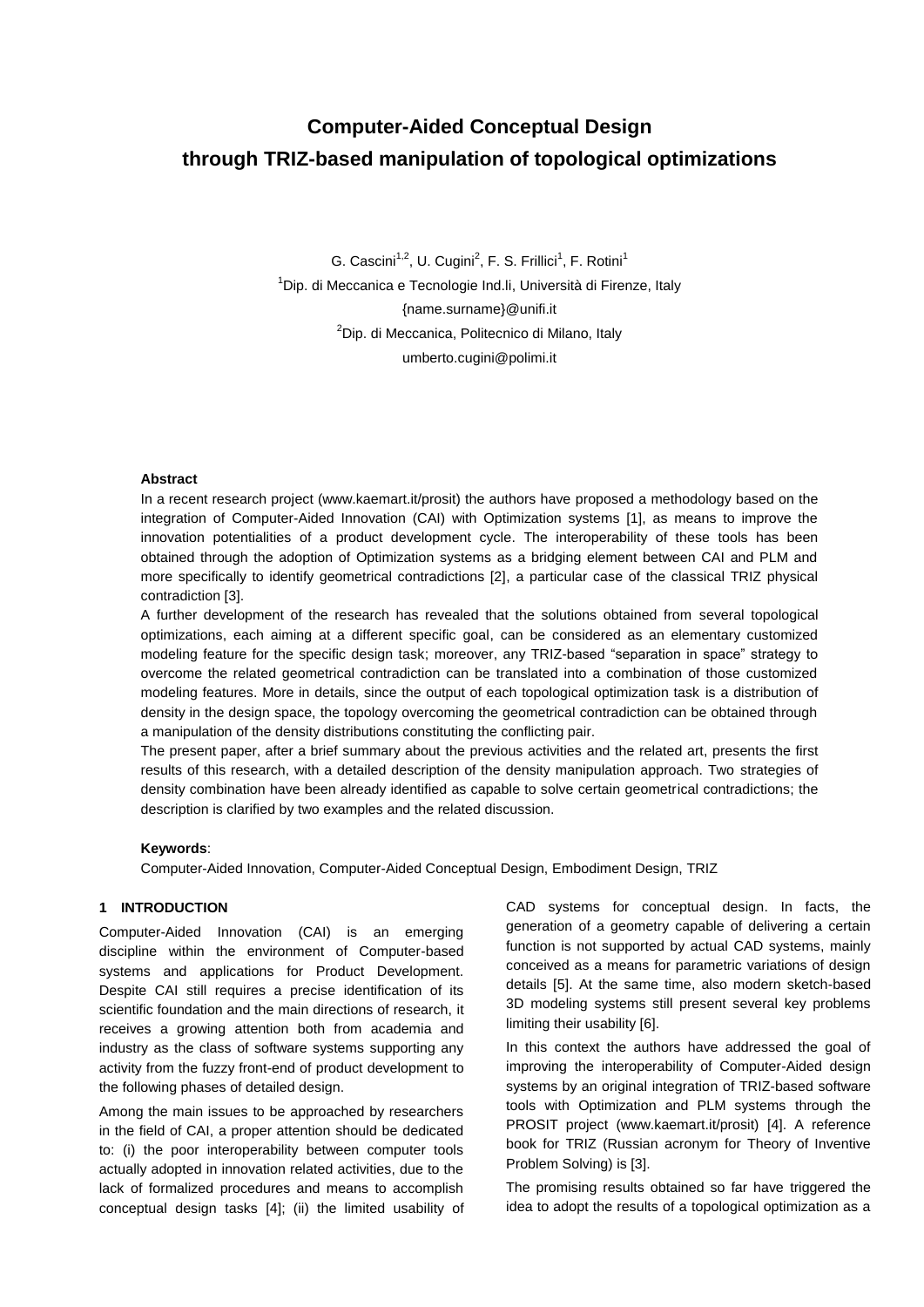customized modeling feature to be adopted in the embodiment design phase, i.e. when the abstract functional architecture defined in the conceptual design phase, is molded into a system to be produced.

The next section presents some open research problems from the related art and summarizes the results of the PROSIT project relevant for the present activity. Then the paper proposes an original TRIZ-based approach to combine the results of different topological optimizations in order to generate a new geometry with improved performances and characteristics compared with classical multi-objective optimizations. The fourth section reports some exemplary applications of the proposed approach to clarify its practical implementation and to discuss its expected benefits.

#### **2 RELATED ART**

#### **2.1 Conceptual design and CAD systems**

Despite it is widely recognized the relative importance of conceptual design, due to its influential role in determining product's fundamental features, as a matter of facts, CAD/CAE systems are not conceived to allow fast input and representation of concept models, and consequently they introduce inertial barriers in experimenting new models of design solutions. Indeed they don"t provide any support to designers in developing and expressing their creativity [7, 8].

In fact, commercial CAD systems let the users carry out successfully tasks related to the detailed design stage, but not enough efforts have been dedicated to the conceptual design phase, especially activities such as function synthesis, concept generation and exploration.

Preliminary attempts to provide conceptual design capabilities to CAD systems are in progress: in [5] shape and topological variations of a 3D model are proposed as a means to generate an optimal geometry through the application of genetic algorithms. Nevertheless, topological and shape variations are obtained through the modification of classical 3D modeling features, which dramatically limit the design space and impact the practical usability of the proposed method.

#### **2.2 Topological Optimization systems**

Topology Optimization is a technique that determines the optimal material distribution within a given design space, by modifying the apparent material density defined as design variable. The design domain is subdivided into finite elements and the optimization algorithm alters the material distribution within the design space at each iteration, according to the objective and constraints defined by the user. The surfaces defined as "functional" by the user, are preserved from the optimization process and considered as "frozen" areas by the algorithm.

Thus, designing through Topology Optimization technique means translating a design task into a mathematical problem with the following basic entities:

• An *Objective Function,* i.e. a combination of *Evaluation Parameters*, adopted as a reference metric to assess the degree of satisfaction of the design requirements;

• A set of *Design Variables*, i.e. *material density variables* by which the design domain is parameterized; they constitute the *Control Parameters* of the system affecting the Evaluation Parameter.

• A set of *External Inputs* and *Constraints* representing the operating conditions and requirements the system has to satisfy. Among them, manufacturing constraints may be set in order to take into account the requirements related to the manufacturing process. Sliding planes and preferred draw directions may be imposed for molded, tooled and stamped parts as well as minimum or maximum size of the structural elements (i.e. ribs, wall thicknesses, etc.).

The optimization algorithm finds the material density distribution within the given design domain which minimizes, maximizes, or, in general, "improves" the objective function, i.e. the Evaluation Parameters while satisfying the Constraints.

Topology Optimization is widely used to support the design of lightweight and stiffened components, a survey of methods is presented in [9, 10]. During the last years they have been integrated in several CAE tools such as: HyperWorks [11], TOSCA [12], Nastran [13], ANSYS [14] and others.

Although Topology Optimization was born with the aim to support design tasks related to the structural fields, it has been recently applied to address design problems also in other fields such as: fluid dynamics, heat transfer and non linear structure behavior. Several works are available in literature, examples are provided in [15-17].

However, since the design process has multidisciplinary characteristics, improving one performance of a system may result in degrading another. This kind of conflicts cannot be solved using Design Optimization since these techniques are able to focus the design task only to one specific performance to be improved. More precisely, Design Optimization tools allow to manage multiple goals just by defining complex objective functions where a weight must be assigned to each specific goal [18]. Thus, the best compromise solution is generated on the base of an initial assumption made by the designer about the relative importance of the requirements, without taking into account the reciprocal interactions.

The integration among Topology Optimization technique and CAD tools is another very important open issue that should be addressed in order to enhance interoperability. As stated so far, Topology Optimization uses a material density distribution within a given design domain to represent a geometry: this paradigm cannot be directly translated into the feature-based representation used in CAD tools.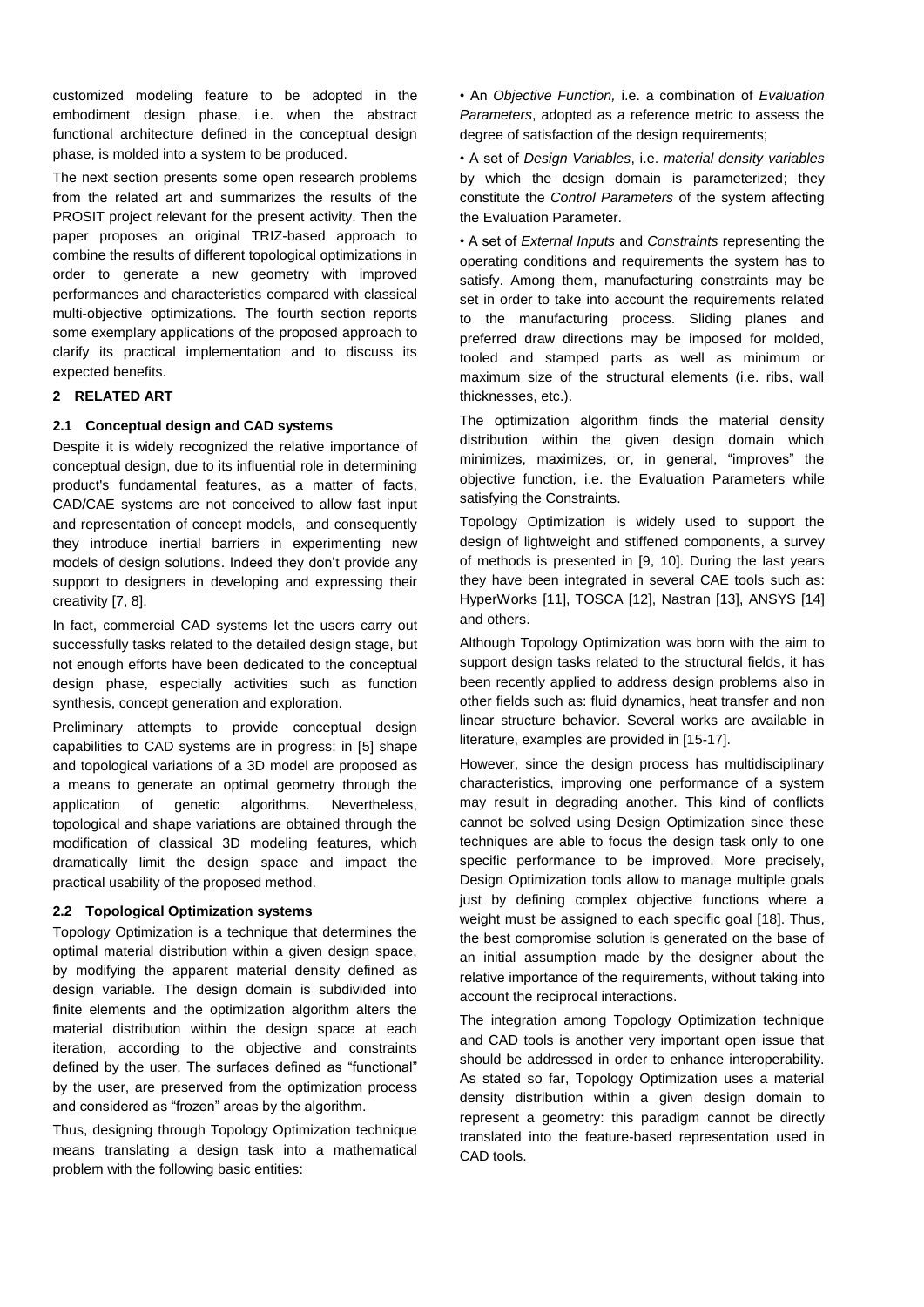#### **2.3 The PROSIT project**

By means of the PROSIT project, the authors addressed the integration of Computer-Aided Innovation systems, Optimization systems and PLM/EKM tools as a means to improve the innovation resources and the efficiency of a product development cycle. The rationale of the research was the lack of formalized and validated procedures allowing the systematic introduction and integration of these tools in the design process.

A relevant aspect of the results achieved by the PROSIT project is the integration of apparently incompatible tools, thanks to the new role and way of usage of the Optimization Systems.

The starting point is that in the design process designers have to address three subsequent interconnected tasks:

- correct problem stating (precisely formulate the right question);

- define the correct-optimal architectural-morphological answer;

- finalize the best solution taking into account the technical/engineering constraints.

In order to perform these tasks, designers have at their disposal different dedicated approaches and tools. The goal of PROSIT project was to demonstrate that it is possible to define a coherent and integrated approach leveraging on available theories, methods and tools as illustrated in figure 1 [2].



Figure 1: Methods and tools to support the tasks of a product development process.

Innovation and optimization are usually conceived as conflicting activities. Besides, topology and shape generation capabilities of modern design optimization technologies can be adopted as a means to speed-up the embodiment of innovative concepts, but also as a way to support the designer in the analysis of conflicting requirements for an easier implementation of TRIZ instruments for conceptual design. In facts: (i) defining a single multi-goal optimization problem leads to a compromise solution; (ii) besides, defining N complementary mono-goal optimization problems, each with specific boundary conditions, leads to N different solutions; (iii) these solutions can be conflicting and this is the key to find contradictions.

In [1] it was proposed a classification of these contradictions mostly related to the geometrical differences between the results of the mono-goal optimization tasks and to the nature of the conflicting design parameters:

- Size Contradictions: a dimensional parameter of the Technical System (TS) should be big and should be small according to two or more different mono-goal optimization tasks. Three different sub-classes can be defined: 1D, 2D, 3D.

- Shape Contradictions: an element or a detail should assume different forms, e.g. sharp vs. rounded details, circular and polygonal.

- Topological Contradictions: an element or a detail should assume different topologies (material distributions, e.g. monolithic and segmented) and/or orientations (e.g. horizontal and vertical etc.).

Within the PROSIT project a set of guidelines were developed to lead the designer to the identification of the most appropriate instruments of classical TRIZ for overcoming physical contradictions and in their consequent application to the development of the final solution.

It is worth to notice that the PROSIT project didn"t aim at the creation of a fully automatic system for design embodiment, because both the comprehension of the root-cause of a geometrical contradiction and, most of all, the translation of the TRIZ principles into a new set of optimization tasks, requires a creative even if systematic step, demanded to the designer.

Besides, the obtained results suggested the investigation of semi-automatic procedures to combine the outputs of the single-goal optimization tasks as a means to reduce the creative contribution of the designer, still in charge to select the most suitable directions among those proposed by the computer-based system.

#### **3 MANIPULATION OF TOPOLOGICALLY OPTIMIZED DENSITY DISTRIBUTIONS**

#### **3.1 Topologically optimized density distributions and TRIZ contradictions**

As described in the previous section, instead of accepting a compromise solution generated by a multi-goal optimization, it is preferable to determine the best geometry for each boundary condition the technical system may encounter and, if these results conflict each other, adopt a TRIZ approach to overcome the emerging contradictions.

The minimal contradiction involves two alternatives density distributions arising from two topological optimizations of the same technical system (TS) where different boundary conditions are applied, as schematically represented in figure 2: the symbols "+" and "-" mean that the behavior of the TS under the i-th Boundary Condition improves and worsens respectively according to the goal function of the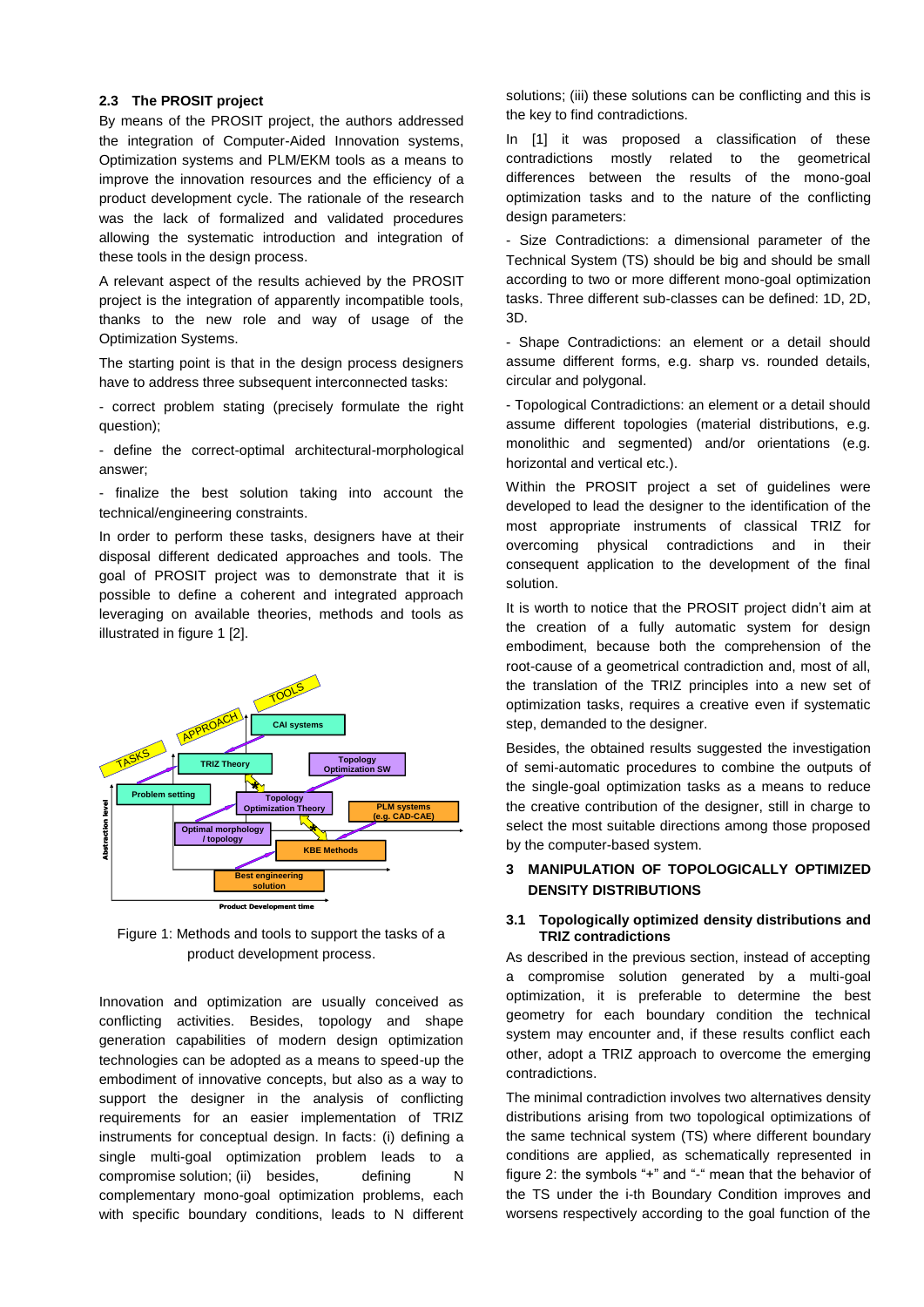optimization problem. In other words, the diagram in figure 2 should be read as follows: the density distribution should assume the topology " $\vee$ " in order to improve the behavior of the TS under the Boundary Condition #1, but then it degrades the behavior under Boundary Condition #2 and should assume the topology " $\wedge$ " in order to improve the behavior of the TS under the Boundary Condition #2, but then it degrades the behavior under Boundary Condition #1.

Such a formulation clearly resembles a classical TRIZ contradiction where the density distribution is the parameter under the control of the designer (CP) and the goal function under different Boundary Conditions constitutes the Evaluation Parameters of the Technical Contradiction [19].



Figure 2: Geometrical contradiction derived by the comparison of two topological optimizations obtained by applying alternative boundary conditions to the technical system. It is worth to notice that The density distribution is not a scalar variable, but a 3D-array representing the optimized density of each voxel of the design space.

More generally a TS can experience more than two different operating conditions and consequently more than two topologically optimized density distributions can impact the same contradiction. The properties of such a "generalized contradiction" are still under investigation as well as the most effective directions to generate a satisfactory solution [20]. In this paper only contradictions in the form represented in figure 2 are taken into account.

#### **3.2 Topologically optimized density distributions as customized 3D modeling features**

A general conclusion can be drawn by the references mentioned in section 2.1: the modeling features actually adopted by CAD systems are too rigid to be compatible with the fuzziness of the preliminary steps of embodiment design. Besides, the transformation of any basic modeling elements (i.e. protrusions, revolutions etc.) into more flexible features (e.g. loft, sweep) as proposed in [5] appears computationally expensive and hard to integrate with other existing design tools.

In this paper we propose the density distributions generated by topological optimizations of mono-goal problems as elementary customized feature for the definition of the geometry of a certain mechanical part

during the embodiment stage, when its functional role must be translated into a geometry to be manufactured and coupled with other subsystems. Even if a proper discussion about this choice is postponed to the last section of the paper, it is worth to highlight some characteristics of these customized modeling features:

- as mentioned in section 2.2, the result of a topological optimization is a distribution of density so that each cell of the design space assumes a fuzzy value between 0 and 1, which in turns means that boundaries are not rigid as it happens also with classical free-form modeling features; in facts, a density distribution can produce both topological and shape variations while, apart few exceptions, parametric modifications of a free-form surface produce just shape variations;
- compared with free-form surfaces where a shape variation is obtained by moving many control nodes, the output of a topological optimization produces different specific geometries by editing just one parameter, i.e. the threshold value of the density discriminating between void and filled space.

Also according to the results of the PROSIT project, the embodiment design phase should start with the translation of system requirements into separate boundary conditions to build complementary mono-goal optimization problems. The solutions generated by each topological optimization can be considered as elementary modeling features to be combined as described in the following section.

#### **3.3 TRIZ-based combinations of density distributions** When a geometrical contradiction is formulated as represented in figure 2, different strategies can be considered to define a solution capable to satisfy both the conflicting requirements.

A TRIZ expert can recognize a certain similarity between a density distribution and a team of "smart little people" [3]. From this point of view a first option to obtain the advantages of both the "values" of the density distribution is a hybridization obtained by a weighted sum of the partial values:

$$
\rho(x, y, z) = \frac{K_1 \rho_1(x, y, z) + K_2 \rho_2(x, y, z)}{K_1 + K_2}
$$
\n(1)

where:

- $\rho(x, y, z)$  is the distribution of density in the design space overcoming the geometrical contradiction;
- ρi(x, y, z) is the distribution of density of the i-th monogoal topological optimization problem;
- $K_i$  is the weight assigned to the result of the i-th monogoal optimization.

The investigation carried out by the authors about many different geometrical contradictions and related solutions (more details about their source can be found in [1]) revealed that typical solution paths can be associated to: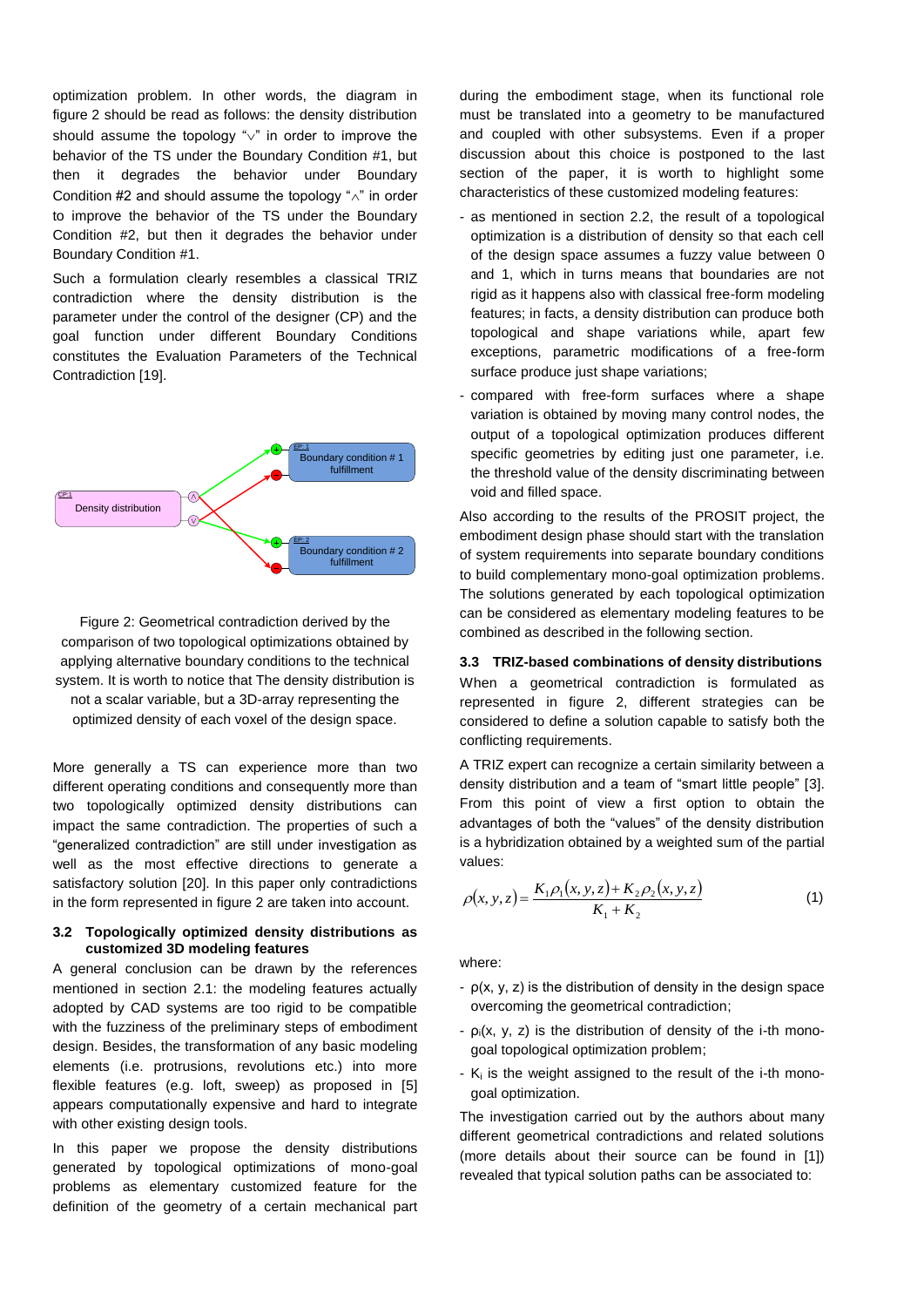- different orientation of a geometrical feature, i.e. a rotation of a geometrical element, or in TRIZ terms, "Another Dimension" (Inventive Principle #17);
- multiple copies obtained by a translation of a geometrical feature, as suggested from the trend of evolution Mono-Bi-Poly of homogeneous systems (figure 3) applied to geometrical features;
- a combination of the above, i.e. the trend Mono-Bi-Poly applied to systems with shifted characteristics obtained by introducing multiple copies of a geometrical feature, each with a proper position and orientation (figure 4); the simplest case is obtained by duplicating a geometrical feature by means of a mirror operation (figure 4, below).



Figure 3: Mono-Bi-Poly transformation applied to geometrical features.



Figure 4: Exemplary bi-features obtained by a combination of rotations and translations of the original geometry.

A general expression capable to represent all the above solution strategies is the following (2):

$$
\rho(x, y, z) = \frac{\sum_{i=1}^{N} \sum_{j=1}^{Mi} K_{ij} \rho_i \left[ [ROT]_{ij} (x, y, z)^T + (x_0, y_0, z_0)^T_{ij} \right]}{\sum_{i=1}^{N} \sum_{j=1}^{Mi} K_{ij}}
$$
(2)

where

- *N* is the overall number of conflicting mono-goal optimizations (two if a classical TRIZ contradiction model is adopted);
- *M<sup>i</sup>* is the number of "copies" of the i-th solution (step of a mono-bi-poly trend);
- $-K_{ii}$  is the weight assigned to the j-th copy of the i-th distribution of density;
- *[ROT]ij* is the rotation applied to the j-th copy of the i-th distribution of density;
- *(x*0*, y*0*, z*0*)ij* is the translation applied to the j-th copy of the i-th distribution of density.

The authors are now collecting typical values of  $M_i$ ,  $K_{ij}$ ,  $[ROT]_{ii}$ ,  $(x_0, y_0, z_0)_{ii}$  from the database of examples collected in [1].

The weights  $K_{ij}$  have been added to the formula (2) to extend its adaptability to different situations, but in most cases binary values can be applied: 0 when the i-th solution doesn't contribute to the definition of the density distribution overcoming the geometrical contradiction, 1 in the other cases. Nevertheless, while approaching hybridization strategies (e.g. the first standard combination proposed in section 3.4), fuzzy values can be assigned to the weights  $K_{ii}$ , according to the potential impact of each loading condition estimated as maximum stress, maximum deformation, strain energy etc.

#### **3.4 Exemplary standard combinations**

A typical combination for the density distributions obtained by different mono-goal optimizations is the hybridization obtained by assigning to (2) the following values:

- $-M_i = 1$ ;
- $-K_{ij}$  = a value among 0 and 1 as a function of the relevance of each loading condition;
- [ROT]<sub>ij</sub> is the identity matrix (no rotations);
- $(x_0, y_0, z_0)_{ii}$  is the null vector (no translations).

It is worth to notice that the results obtained by this strategy do not necessarily coincide with the results of a multi-goal optimization performed by commercial optimization tools, as shown in section 4.2.

A second typical combination is the abovementioned mirrored geometry (fig. 4, below) obtained through:

- $-M_1$  = any (it doesn't impact the result due to he value assigned to the weights  $K_{1j}$ ;
- $-M_2 = 2$  (two copies of the same density distribution):
- $K_{1j}$  = 0 (only one optimized density distributions is used for generating the final geometry);
- $-K_{2i} = 1$ ;
- $[ROT]_{21}$  is the identity matrix (no rotations);
- $[ROT]_{22}$  is a 180 $^{\circ}$  rotation;
- $-$  (x<sub>0</sub>, y<sub>0</sub>, z<sub>0</sub>)<sub>21</sub> is the null vector (no translations);
- $-$  (x<sub>0</sub>, y<sub>0</sub>, z<sub>0</sub>)<sub>22</sub> is the minimal translation suitable to eliminate the overlap between the high density regions of the design space.

In the following section a typical combination for axialsymmetric density distribution is shown, according to the following values:

- $-M_i = 1$ ;
- $-K_{ii} = 1$ ;
- $[ROT]_{11}$  is the identity matrix (no rotations);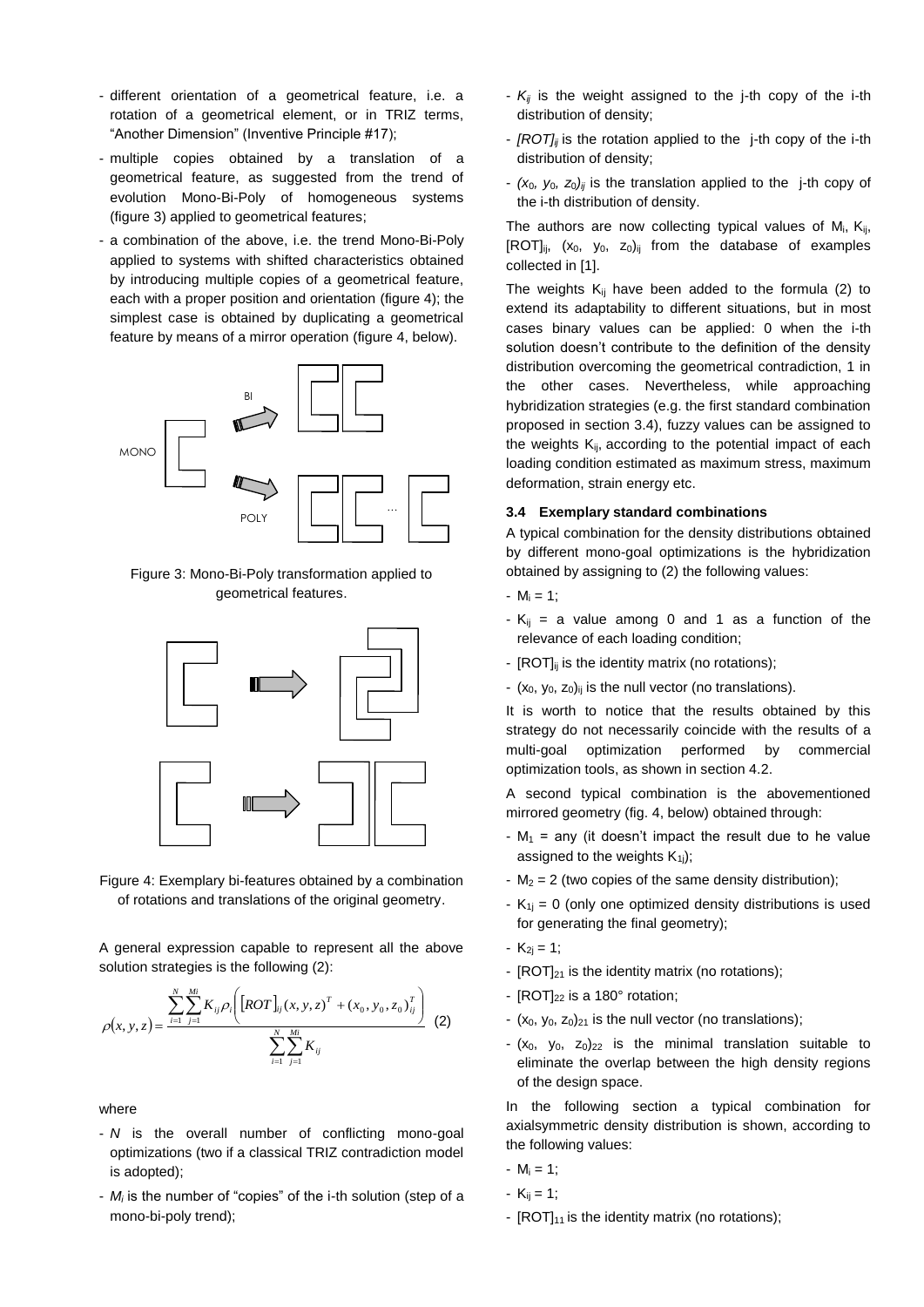- $-$  [ROT] $_{21}$  is a rotation around the axis of the system, the angle being calculated as half the periodicity of the geometrical feature;
- $-$  (x0, y0, z0) $_{i1}$  is the null vector (no translations).

#### **4 EXAMPLES AND DISCUSSIONS**

With the aim to explain the approach so far described, some examples are here presented. The first case study concerns a redesign task of a motor-scooter wheel which should be manufactured using plastic material instead of aluminum alloy; the second one is related to the design of a linear guidance system that experiences two different loading conditions.

The optimization tasks have been carried out by using the commercial software Optistruct embedded in the suite HyperWorks rev.7, developed by Altair Inc.

#### **4.1 Motor-scooter wheel redesign**

This test case has been inspired by a real case study developed during a collaboration of the authors with the Italian motorbike producer Piaggio [21]. The goal of the project was the design of a plastic wheel for light motoscooters mainly aimed at costs reduction, of course without compromising safety and mechanical performances.

The traditional approach used in Piaggio to assess the conformity of a wheel to requirements consists in three different experimental tests:

- 1. deformation energy under high radial loads/displacements (simulating an impact against an obstacle);
- 2. fatigue strength under rotary bending loads (simulating the operating conditions such as curves);
- 3. fatigue strength under alternate torsional loads (simulating the accelerations and decelerations).

These tests have been adopted as reference criteria for topology design optimization, under the constraint of manufacturability through injection molding and the goals of minimizing mass and maximizing the stiffness distribution on the rim wheel. The optimization problem has been set up as it follows:

- *Objective Function*: maximize wheel stiffness;
- *Constraints*: several upper limits for the mass of the wheel; manufacturing constraints for injection molding process;
- *Loading conditions*: radial and tangential loads applied on the rim of the wheel

Rim profile and hub have been defined as non-design areas since they are functional surfaces (figure 5).



Figure 5: Design domain for Topology Optimization. The rim and the surface of the hub have been defined as functional surfaces, i.e. non design areas (light gray); dark gray represents the design space.

The optimization task led to several topologies having different number of spokes (figure 6). Their compliance to the design criteria above described, has been checked through virtual simulations. Results revealed that three and six spokes wheels widely satisfy the deformation energy test only when the radial load is applied on the areas of the rim directly supported by a spoke while, when the radial load is applied among them, the proof fails.

The other topologies never satisfied the deformation energy criterion while all fulfilled fatigue strength requirements (2, 3).

A deeper investigation of the radial stiffness distribution along the wheel rim has been performed for each optimized geometry (figure 7). As supported also by intuition, when the number of spokes rises, the stiffness of the rim on spokes decreases, while it increases among the spokes.



Figure 6: output topologies obtained by topological optimizations: boundary conditions (loads and constraints), optimization constraint (overall mass), optimization objective and density threshold are the same for all four instances. Only the number of the pattern repetition is clearly different.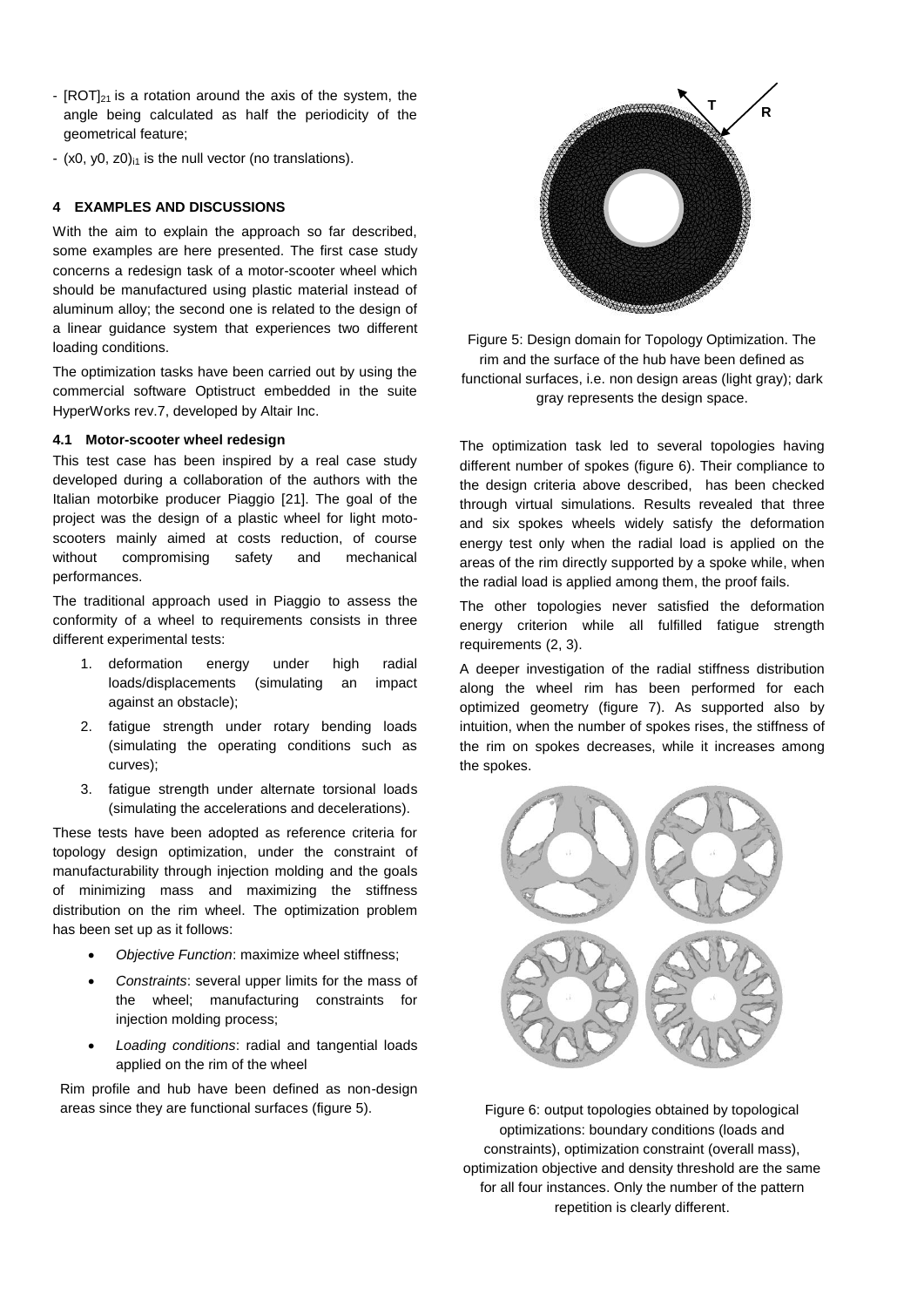

Figure 7: Normalized radial stiffness distribution evaluated on the wheel rim for different topologies: radial force applied on the spokes (dark) and in the middle between two adjacent spokes (light)

According to these results a contradiction appears: a smaller number of spokes provides the highest radial stiffness in the areas of the rim directly supported by the spokes, but the deformation between two spokes is maximum. A bigger number of spokes allows to obtain a more uniform stiffness distribution along the rim but with low overall values.

This technical contradiction can be modeled as shown in figure 8.



Figure 8: model of the technical contradiction: EP1 is the stiffness on spokes, EP2 is the stiffness among spokes.

Taking into account these considerations, "three spokes" and "nine spokes" geometries have been selected to produce an improved "manipulated" topology through formula (2). The goal is the definition of a new topology, not identified by standard optimization systems, with a higher mechanical performance.

As described in section 3.4, axial-symmetric density distributions can be combined by a relative rotation with respect to the common reference. Taking into account the functional surfaces, the hub axis is assumed as reference to apply the transformation. The rotation is defined as a half of the angular periodicity of the nine spokes wheel, thus 20°: such a value provides the minimum overlap between the original distributions of density. Figure 9 shows the profile of the original distribution of densities (3 and 9 spokes wheels) and the result of the manipulation; as a result of the density combination, a "Y" shaped spoke

is suggested. It is worth to notice that such a topology is definitely different from any result provided by the optimization systems.

A preliminary concept of a Y-shape spoke wheel has been developed in order to compare its radial stiffness with the mechanical performance of the original geometries. Figure 10 summarizes the results of such a comparison.

The analysis revealed that the suggested topology is 20% lighter than both the "three spokes" and "nine spokes" configurations. The "Y" version gives also an improvement of the rim radial stiffness among spokes.

Even if the stiffness evaluated on spokes worsens with respect to the "three spokes" wheel, "Y" configuration satisfies the deformation energy design criterion.



Figure 9: Above: conflicting distributions of density according to the contradiction modeled in figure 8 (same overall mass). Below: density distribution automatically obtained by the application of formula (2) to the conflicting pair (left) and exemplary interpreted geometry (right). The darkness of the images is directly proportional to the optimized density.



Figure 10: comparison of radial stiffness distribution among "three spokes", "Y" and "nine spokes" wheels. "Y" has an improved stiffness among spokes with respect "three spokes". The behavior is similar to the "nine spokes" wheel but with an improved stiffness on spoke. "Y" is 20% lighter than the other configurations.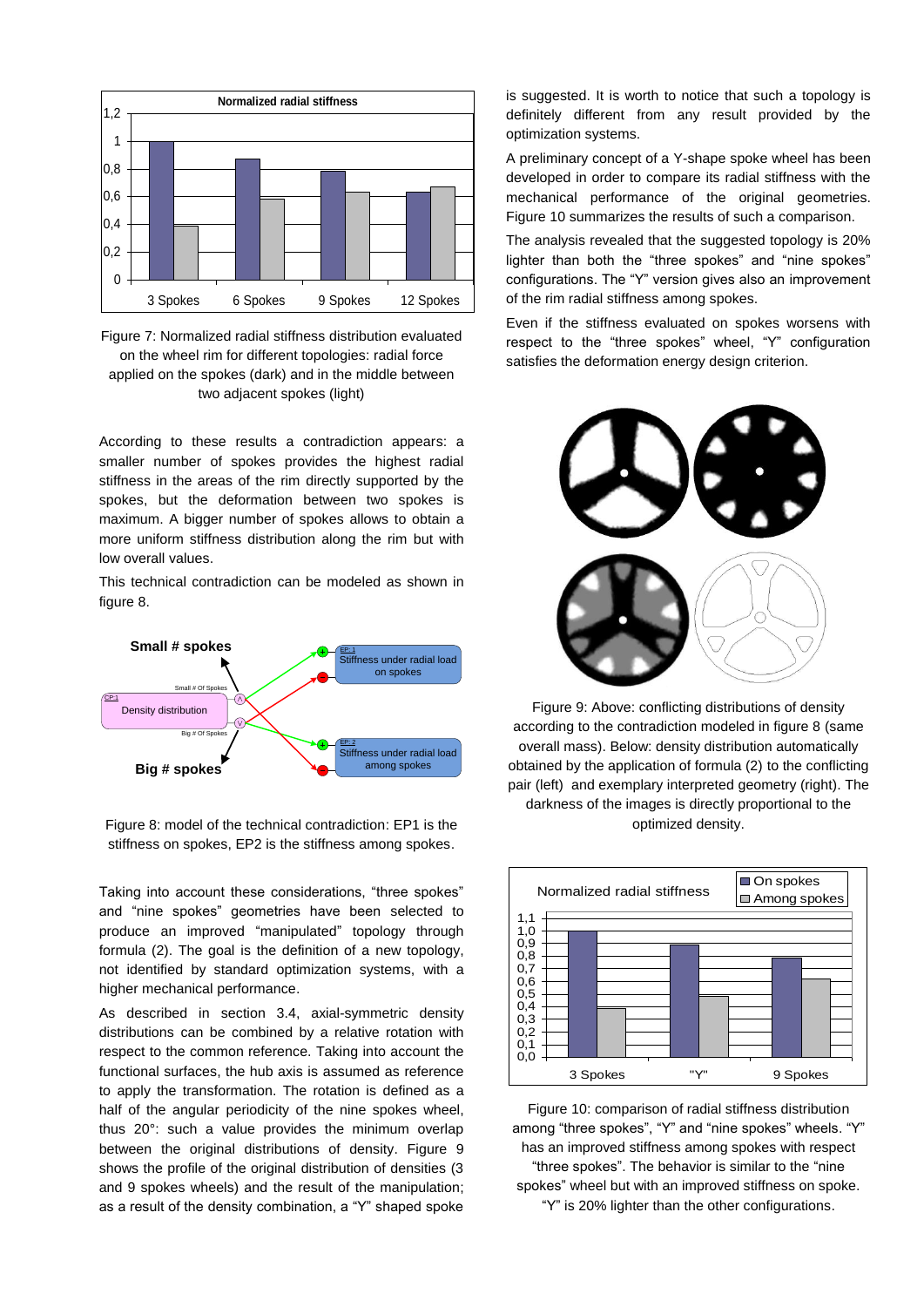#### **4.2 Linear guidance system design**

The second case study concerns the design of a linear guidance system. New applications of such kind of component (i.e. medical machines, etc.) require units with maximum stiffness. Typically these mechanical parts experience different load cases and boundary conditions during their service life.

The linear guidance system here considered is typically subjected to two load cases, as shown in figure 11: an orthogonal load and a lateral load acting on the surface of the guidance.



Figure 11: Exemplary cross-section of the linear guidance and typical applied loads [22].

As a consequence, two different mono-objective optimizations must be performed in order to obtain the customized modeling features of the system, each corresponding to a specific loading condition.

The objective for both the optimizations tasks is maximizing the stiffness of the structure evaluated as reciprocal function of the total deformation energy. A mass 16.5 kg/m has been considered as optimization constraint. Figure 12 shows the topologies emerging from these load cases.





Figure 12: Topologically optimized density distribution of a linear guidance corresponding to the load cases 1 (above, A) and 2 (below, B) of figure 11.

According to these results a geometrical contradiction arises: in facts, the best density distribution for load case 1 has several topological differences with the optimized geometry for load case 2.

The geometrical contradiction can be modeled as shown in figure 13, where topology called "A" is related to the geometry shown in figure 12-A, while topology called "B" is presented in figure 13-B. The Evaluation Parameters are constituted by the total deformation energy in load cases 1 and 2.



Figure 13: Geometrical contradiction: "A" is topology coming from optimization under load case 1, "B" is topology resulting from optimization under load case 2.

Due to the lack of a rotational symmetry and the constraints acting on the functional surfaces, in this case a hybridization as proposed by formula (1) is the favorite approach to generate a new topology partially overcoming the contradiction represented in figure 13. In such a case weights have been assigned in order to take into account that load case 2 involves a deformation energy greater than load case 1. Thus, density distribution "B" has been weighted correspondingly more than the density distribution "A". This approach led to the result shown in figure 14. In order to satisfy the mass constraint of 16.5 kg/m, a density threshold of 0.85 has been considered.

With the aim to assess the benefits provided by the hybrid solution, a benchmark has been performed with respect to a solution obtained through traditional multi-objective design optimization, of course keeping the same mass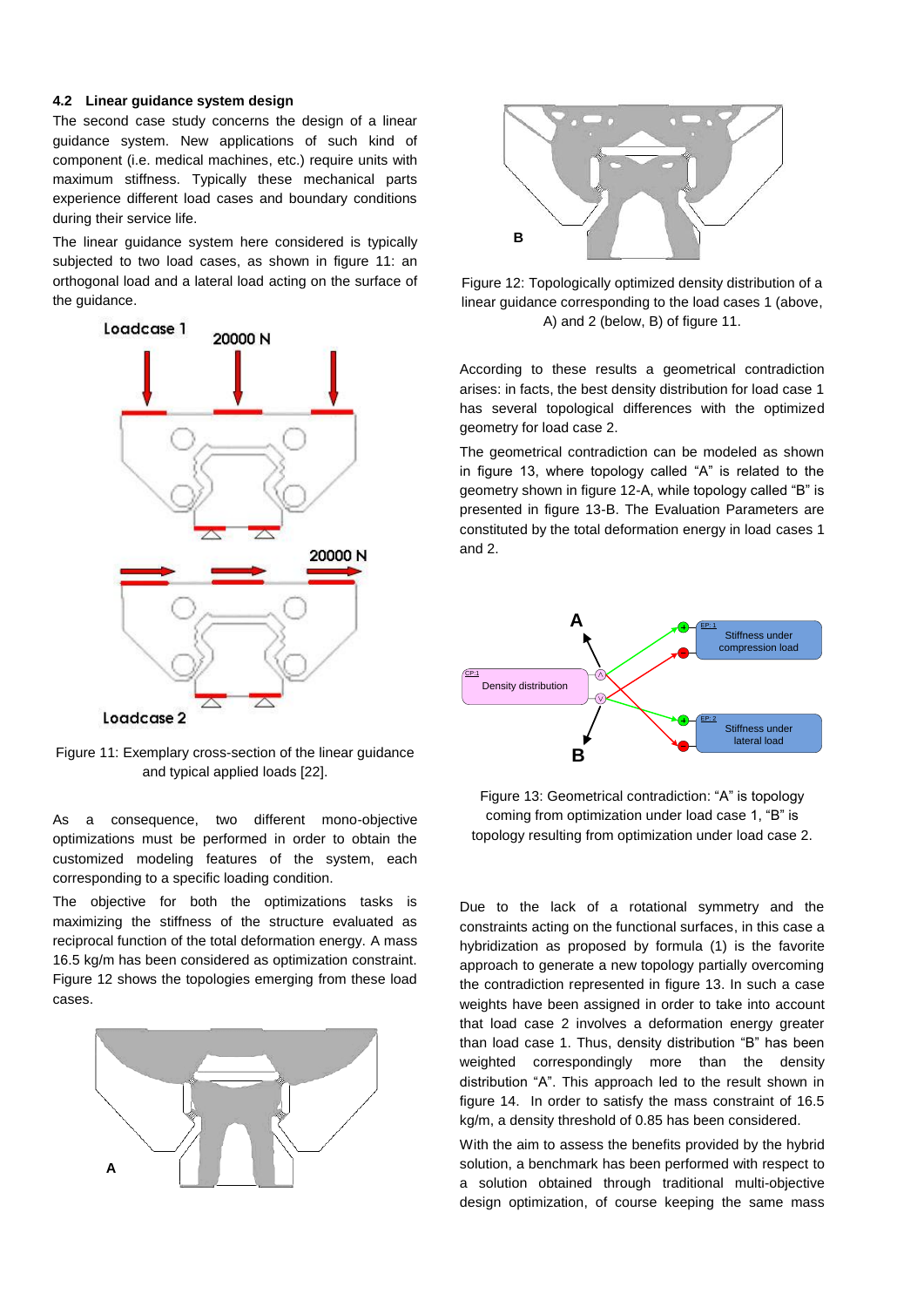constraint. The following objective function has been considered for this task:

$$
C = w_1 C_1 + w_2 C_2 \tag{3}
$$

where:

- C is the deformation energy of the multi-goal optimization, to be minimized
- *C<sup>i</sup>* is the deformation energy related to the i-th load case;
- w<sub>i</sub> is the weight assigned to the i-th loadcase.

The weights assumed in (3) have been applied also to perform the hybridization task, according to (1).

The optimized topology is shown in figure 15.



Figure 14: Above (A): hybrid solution obtained through the application of formula (1) to topologies "A" and "B" of figure 12. Below (B): resulting topology after applying a threshold equal to 0.85 to the density distribution in order to have a total mass of 16.5 kg/m.



Figure 15: Topology resulting from multi-objective design optimization according to the objective function (3) under a mass constraint equal to the hybrid topology (figure 12-B).

According to these results an evaluation of the deformation energy for both hybrid and multi-objective solutions has been carried out taking into account each load case. The analysis brings the results shown in table 1.

|                | Total Strain Energy (mJ) |            |
|----------------|--------------------------|------------|
|                | Loadcase 1               | Loadcase 2 |
| Multiobjective | 6,63E-01                 | 6,04E-01   |
| <b>Hybrid</b>  | 4,65E-01                 | 4,96E-01   |
| Δ%             | -30                      | $-18$      |

Table 1: Comparison of deformation energy among multiobjective solution and hybrid solution. The last one is more effective, thus partially overcomes the geometrical contradiction represented in figure 13.

It is worth to notice that the suggested hybridization is surprisingly much better than the solution obtained through the traditional approach based on multi-objective optimization. In fact, the hybrid solution is somehow similar to the topology presented in figure 12B and quite different from the multi-objective optimized geometry shown in figure 15. Design optimization always leads to the best compromise density distribution since it is driven by an objective function constituted by a combination of Evaluation Parameters related to different conflicting conditions. In this case, the optimization algorithm has presumably reached a local minimum. Besides, hybridization considers solutions coming from monoobjective optimizations each having the task to improve a single Evaluation Parameter. This allows to preserve and extract the useful features of each solution and trim the redundant ones.

#### **5 DISCUSSION AND CONCLUSIONS**

The papers presents the preliminary results of a research aimed at the definition of a new approach to Computer-Aided Conceptual Design: topological optimization systems are adopted as a means to identify geometrical contradictions, i.e. conflicting density distributions responding to different boundary conditions. Those topologically optimized density distributions can be assumed as customized modeling features to generate a geometry capable to overcome the geometrical contradiction.

In order to combine these customized modeling features, a general expression able to reproduce at a geometrical level several TRIZ inventive principles has been proposed. Among the different strategies to manipulate conflicting density distributions identified so far, two exemplary combinations have been detailed: hybridization and integration of axial-symmetrical topologies obtained through a rotation around their axis.

According to the results so far described the proposed approach leads to very different topologies with respect to the traditional design optimization; the resulting geometry has often better performance than an equivalent multiobjective optimization.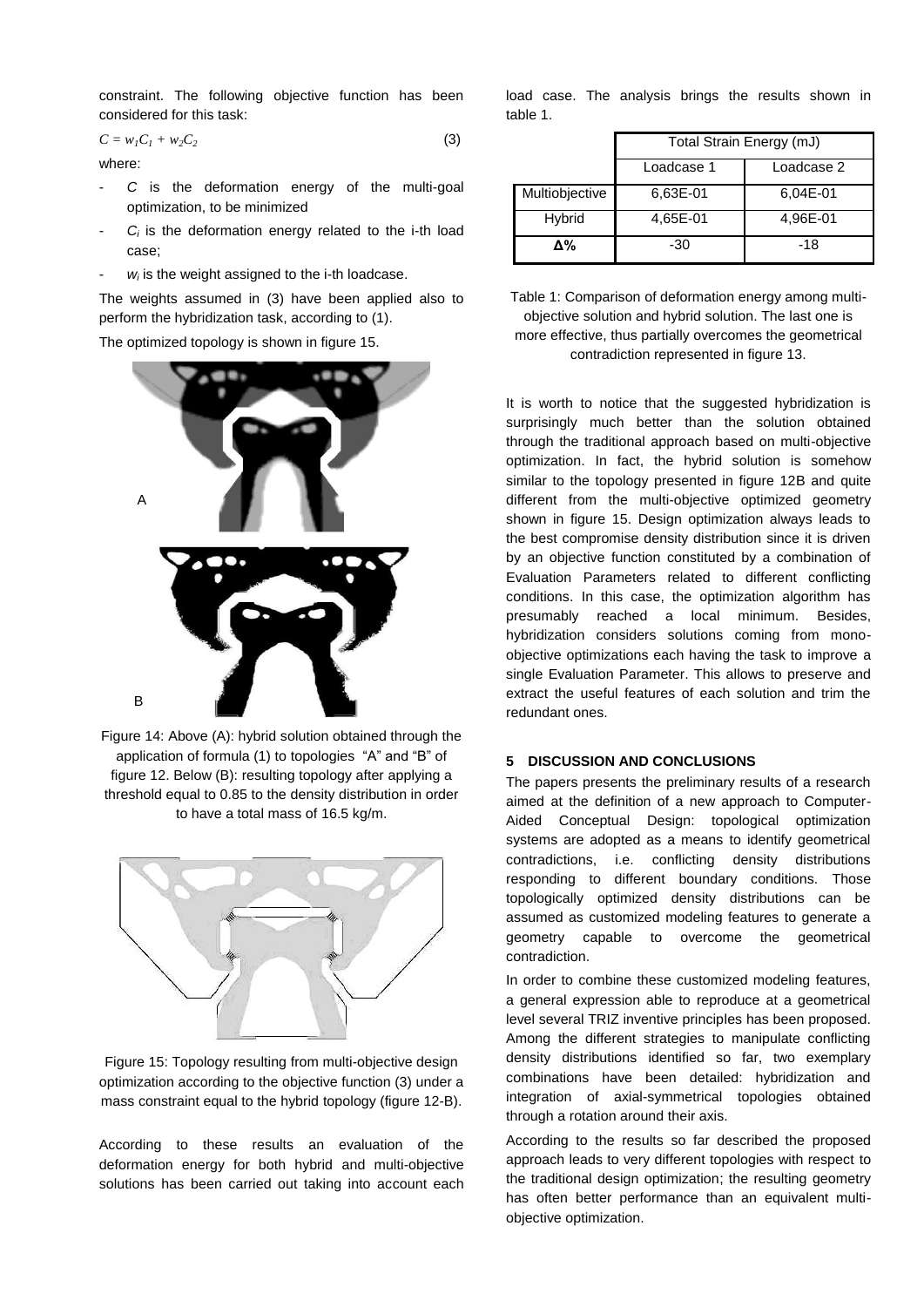At present the methodology is under validation by several other case studies. Still, an intense activity has to be performed in order to determine further combination criteria according to the specific resources, boundary conditions, etc.

Another important issue is the definition of criteria to perform the interpretation of the manipulated density distribution. As shown in the previous section, the raw solution coming from the automatic manipulation of the conflicting density distributions, presents different levels of density, thus generating sometimes fuzzy borders to be defined by means of a threshold.

#### **REFERENCES**

- [1] Cascini G., Rissone P., Rotini F., 2007, From design optimization systems to geometrical contradictions, Proceedings of the 7th ETRIA TRIZ Future Conference, Frankfurt, Germany, 6-8 November 2007.
- [2] Cugini U., Cascini G., Muzzupappa M., Nigrelli V., 2008, Integrated Computer-Aided Innovation: the PROSIT approach, submitted for publications to the Special Issue on Computer-Aided Innovation of the Journal of Computers in Industry.
- [3] Altshuller, G.S.: "Creativity as an Exact Science: The Theory of the Solution of Inventive Problems". Gordon and Breach Science Publishers, ISBN 0-677-21230-5, 1984 (original publication in Russian - 1979).
- [4] Cugini U., Cascini G., Ugolotti M., 2007, Enhancing interoperability in the design process – The PROSIT approach, Proceedings of the 2nd IFIP Working Conference on Computer Aided Innovation, Brighton (MI), USA, 8-9 October, 2007, published on "Trends in Computer-Aided Innovation", Springer, ISBN 978-0- 387-75455-0, pp. 189-200.
- [5] N. Leon-Rovira, J. M. Cueva, D. Silva, J. Gutierrez, 2007, Automatic shape and topology variations in 3D CAD environments for genetic optimization, International Journal of Computer Applications in Technology, Vol. 30, No.1/2, pp. 59 – 68.
- [6] L. Burak Kara, K. Shimada, S. D. Marmalefsky, 2007, An evaluation of user experience with a sketch-based 3D modeling system, Computers & Graphics, Volume 31, Issue 4, August 2007, Pages 580-597.
- [7] S. F. Qin, R. Harrison, A. A. West, I. N. Jordanov, D. K. Wright, 2003, A framework of web-based conceptual design, Computers in Industry, Volume 50, Issue 2, Pages 153 - 164.
- [8] M. Tovey, J. Owen, 2000, Sketching and direct CAD modeling in Automotive Design, Design Studies, Volume 21, Issue 6, Pages 569-588.
- [9] K. Saitou, K. Izui, S. Nishiwaki, P. Papalambros, 2005, A survey of structural optimization in mechanical product development in Journal of Computing and Information Science in Engineering, Volume 5, Issue 3, Pages 214-226.

Indeed, such information can be kept while designing composite parts as well as directions for the introduction of stiffening like ribs, etc.

A further development of the present research is the extension of the procedure to topological optimizations not limited to the structural characteristics of the system. From this point of view, the expected trend in the field is the introduction in the market of multidisciplinary optimization systems with increased capabilities.

- [10] R. Kicinger, T. Arciszewski, K. De Jong K, 2005 Evolutionary computation and structural design: a survey of the state-of-the-art, in Computers and Structures, Volume 83, Pages 1943–1978.
- [11] ALTAIR[: www.altair.com](http://www.altair.com/)
- [12] FE-DESIGN: [www.fe-design.de](http://www.fe-design.de/)
- [13] MSC SOFTWARE: [www.mscsoftware.com](http://www.mscsoftware.com/)
- [14] ANSYS Inc.[: www.ansys.com](http://www.ansys.com/)
- [15] W. Hutabarat, G. T. Parks, J. P. Jarret, W. N. Dawes, P. J. Clarkson, 2008, Aerodynamic Topology Optimisation Using an Implicit Representation and a Multiobjective Genetic Algorithm. In Artificial Evolution, Lectures Notes in Computer Science, Volume 4926, Pages 148-159, Springer Berlin / Heidelberg.
- [16] T.E. Bruns, 2007, Topology optimization of convectiondominated, steady-state heat transfer problems. International Journal of Heat and Mass Transfer, Volume 50, Issues 15-16, Pages 2859-2873.
- [17] T.E. Bruns, D.A. Tortorelli, 2001, Topology optimization of non-linear elastic structures and compliant mechanisms. Computer Methods in Applied Mechanics and Engineering, Volume 190, Issues 26- 27, Pages 3443-3459.
- [18] D. Spath, W. Neithardt, C. Bangert, 2002, Optimized design with topology and shape optimization. Proceedings of the Institution of Mechanical Engineers, Part B: Journal of Engineering Manufacture, Volume 216, Issue 8, Pages 1187-1191.
- [19] N.Khomenko, R. De Guio, L. Lelait, I.Kaikov, 2007, A Framework for OTSM-TRIZ Based Computer Support to be used in Complex Problem Management, International Journal of Computer Application in Technology, Volume 30, Issue 1/2.
- [20] T. Eltzer, R. De Guio, 2007, Constraint based modelling as a mean to link dialectical thinking and corporate data. Application to the Design of Experiments, Proceedings of the 2nd IFIP Working Conference on Computer Aided Innovation, Brighton (MI), USA, 8-9 October, 2007, published on "Trends in Computer-Aided Innovation", Springer, ISBN 978-0- 387-75455-0, pp. 145-156.